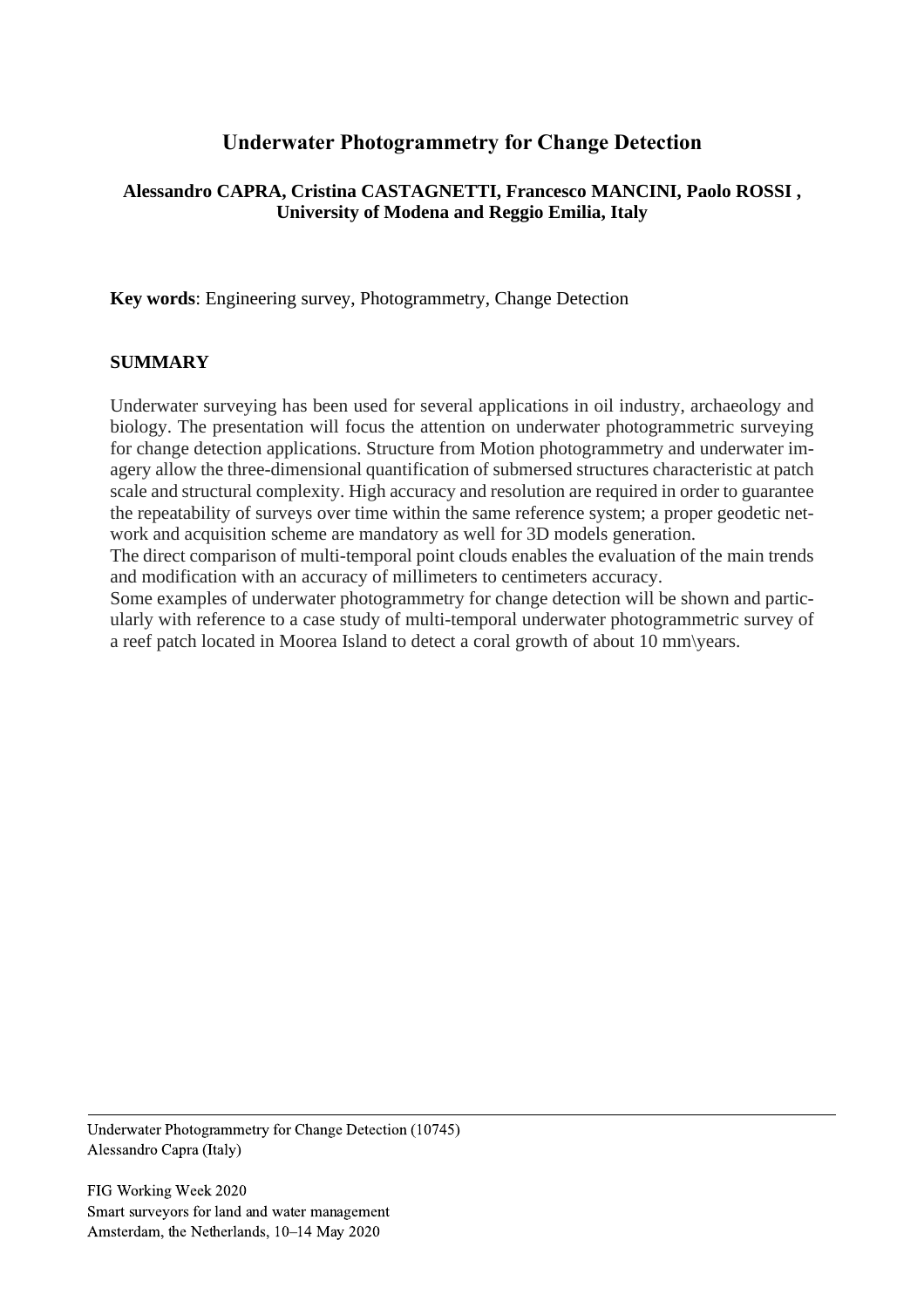## **Underwater Photogrammetry for Change Detection**

### **Alessandro CAPRA, Cristina CASTAGNETTI, Francesco MANCINI, Paolo ROSSI, University of Modena and Reggio Emilia, Italy**

Underwater photogrammetric surveying through images acquired by divers and unmanned underwater vehicle has been used for many applications in oil industry, archaeology and biology for change detection purposes at high accuracy level (less than 1 cm accuracy) depending on the camera settings used and the distance to the imaged object (Capra 1993, Capra et al. 2015 and 2017; Drap et al. 2013; Sarakinou 2016; Shortis 2015 and 2019).

Particularly useful for these activities has been the utilization of Structure-from-Motion (SfM) photogrammetry (Agüera-Vega et al. 2016; Eltner et al. 2016; Fonstad et al. 2013; Harwin et al. 2015; Mancini et al. 2013; Nex and Remondino 2014; Rupnik et al. 2014 among others). The absolute positioning of the 3D models is achievable at high accuracy level when a reliable reference frame is established using ground control points (GCPs) whose coordinates have been surveyed and determined with standard deviations ranging from several millimeters up to 1 cm. Information about the accuracy achieved by the underwater photogrammetric surveys is essential whenever these data are planned for deformation monitoring playing a crucial role to determine the rate of changes from multi-temporal underwater photogrammetric surveys.

The case study used for describing the strategy for a reliable underwater surveying for change detection purposes refers to a multi-temporal photogrammetric survey of a patch reef located in Moorea, French Polynesia. The main aim of the project is to provide a workflow for the 3D mapping and monitoring of coral reefs at the level of accuracy required to detect annual changes in the 3D structure of the reef .

The applied **methodology** lies in geodetic and photogrammetric measurements, data processing and multi-temporal analysis and is deeply described in Rossi et al., 2019; a short summary of the case study is here reported.

In the monitoring of growth or loss of coral 3D structure at millimeters to centimeters level of accuracy, an accurate geodetic network has been established to guarantee a common unambiguous reference frame for further comparison of the photogrammetric models reconstructed from underwater photographic surveying over time (Guo et al. 2016; Rossi et al. 2019).

In the mentioned case study, the **geodetic reference frame** was established by installing and surveying a high-quality underwater control network, which is composed of benchmarks in fixed positions; highly redundant collection of distance measurements and highly accurate leveling with laser points have been carried out. The local network adjustment produced GCP coordinates at sub-centimeter level of accuracy that were used as reference markers in the external orientation of photogrammetric models.

Several models of cameras either singly or in multiple camera combinations were used to acquire imagery in order to test camera performance in the underwater environment and identify optimized camera settings (Guo et al, 2015,Nocerino et al, 2019, Rossi et al., 2019). A Lumix DMC-GH4 and a Nauticam underwater housing equipped with a dome port to reduce the distortion effects generated by the aquatic medium (Menna et al. 2016) was used as the standard

Underwater Photogrammetry for Change Detection (10745) Alessandro Capra (Italy)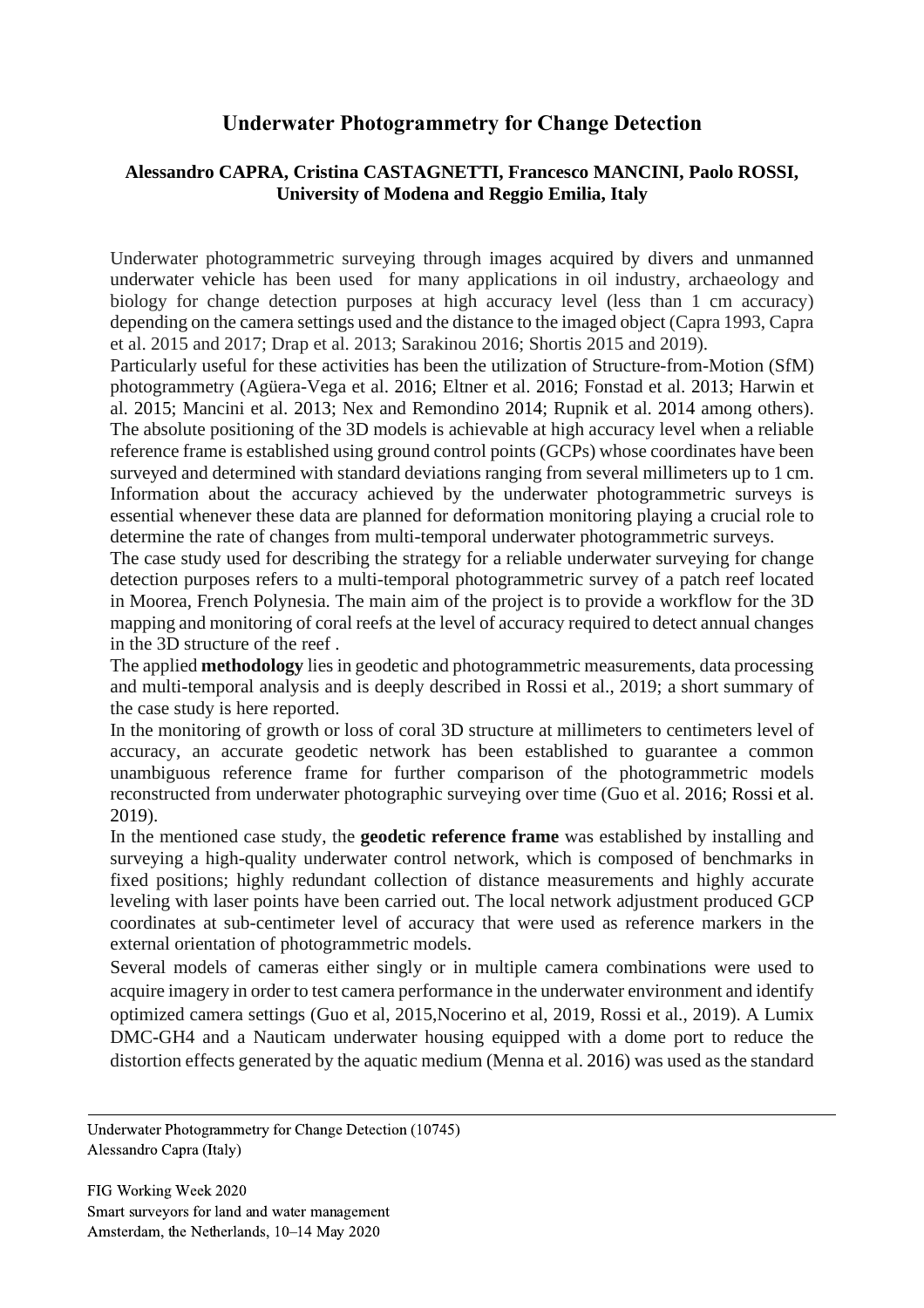reference camera, with a nominal focal length as fixed in air of 20 mm in 2017 and 22 mm in 2018 and an exposure time of 1/90 s during 2017 survey and 1/125 s in 2018 survey in order to optimize image capture and reduce motion blur.

Rossi et al. 2019 provides the detailed description of the **photogrammetric processing for 3D models** generation (SfM algorithms by means of Agisoft Photoscan software suite) whose main steps are here listed: removal of all poor quality images (i.e., out of focus, motion blurred) from the processed dataset; image orientation with bundle adjustment; GCPs coded targets automatically identified in the images; refinement orientation through a non-linear, least squares minimization during the bundle adjustment; self-calibration procedure; depth map and creation of a high-density point cloud; validation of the generated point clouds and the estimation of their final accuracies (Toschi et al. 2013).

A **multi-temporal analysis** was performed by the comparison of 3D models obtained in two subsequent years to detect any significant changes in reef geometry over time by calculating the oriented distances between the two 3D models using the M3C2 algorithm (Lague et al. 2013; Rossi et al.,2019). The comparison procedure was accurate enough to precisely detect typical rates of changes occurring in the structural properties of corals on the order of 1 cm/year (Bessat and Buigues 2001; Burns et al., 2015; Skarlatos et al. 2017; Neyer et al. 2018); therefore the case study achieved the goal to detect a coral growth of less than 10 mm\years and it could be followed as general methodology for the high accuracy change detection purpose.

The use of the same GCP coordinates each year, the minimal constraint reference network, similar flight paths, together with the repetition of subsequent surveys under similar environmental conditions (summer months), are all strategies allowing managers to remove errors related to instrumentations, observers, sea currents, refraction indices, and seasonal variations.

The proposed, underwater photogrammetric methodology allows for a cost-effective approach to the quantitative assessment of a complex structure change with an estimated **accuracy of about 10 mm/year.**

#### **REFERENCES**

Agüera-Vega, F., Carvajal-Ramírez, F., Martínez-Carricondo, P., 2016. Accuracy of digital surface models and orthophotos derived from unmanned aerial vehicle photogrammetry. *J Surv Eng*, 04016025. https://doi.org/10.1061/(ASCE)SU.1943-5428.0000206

Bessat, F., Buigues, D., 2001. Two centuries of variation in coral growth in a massive Porites colony from Moorea (French Polynesia): a response of ocean-atmosphere variability from south central Pacific. *Palaeogeogr Palaeocl Palaeoeco*, 175(1): pp.381-392.

Burns, J. H. R., Delparte, D., Gates, R. D., Takabayashi, M., 2015. Integrating structure-frommotion photogrammetry with geospatial software as a novel technique for quantifying 3D ecological characteristics of coral reefs. *PeerJ*, 3: e1077.

Capra, A., 1993. Non-conventional system in underwater photogrammetry. *Int Arch Photogramm Remote Sens*, 29: 234-234.

Underwater Photogrammetry for Change Detection (10745) Alessandro Capra (Italy)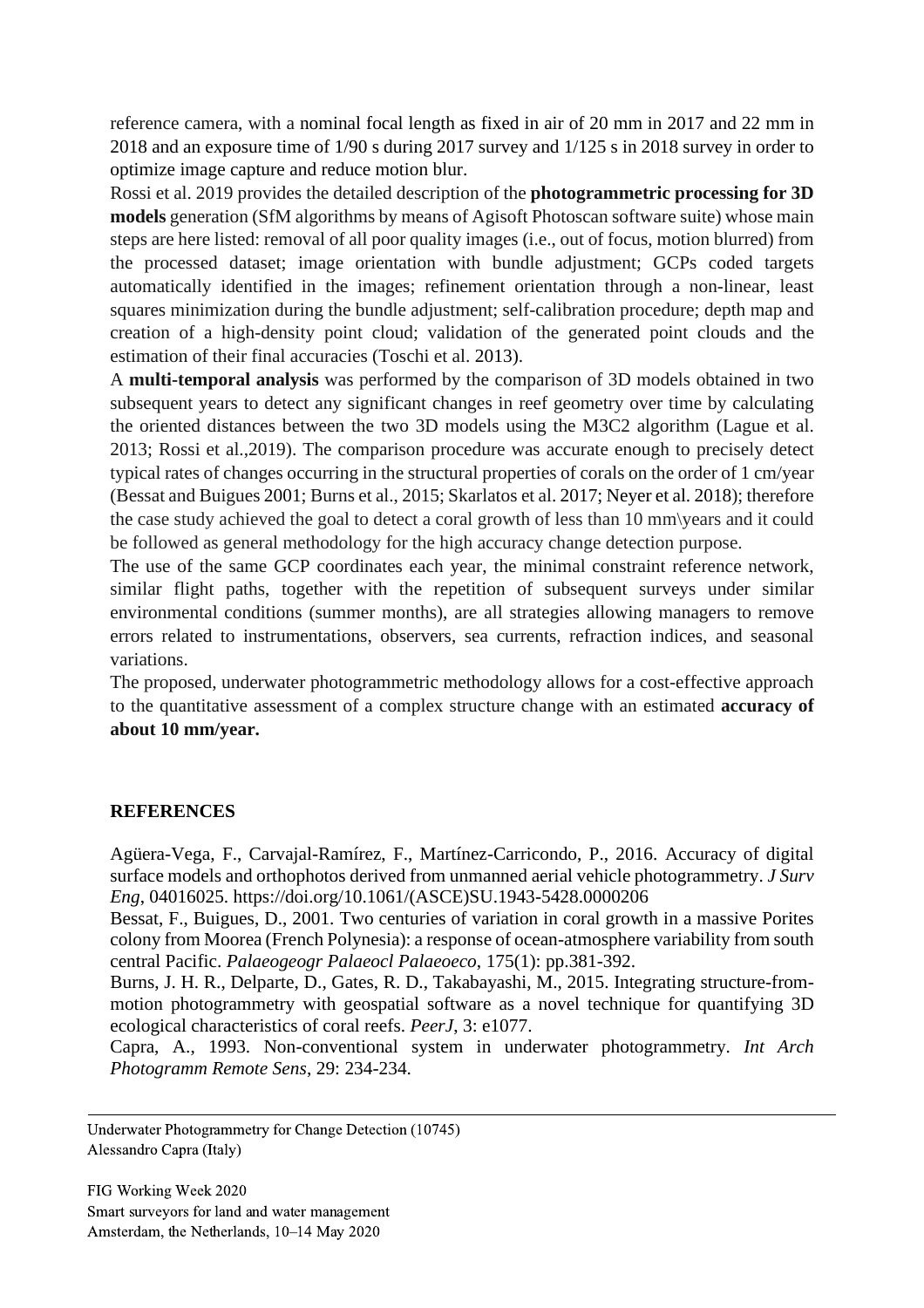Capra, A., Castagnetti, C., Dubbini, M., Gruen, A., Guo, T., Mancini, F., Neyer, F., Rossi, P., Troyer, M., 2017. High accuracy underwater photogrammetric surveying. In *3rd IMEKO international conference on metrology for archaelogy and cultural heritage-MetroArchaeo 2017*: 696-701.

Capra, A., Dubbini, M., Bertacchini, E., Castagnetti, C., Mancini, F., 2015. 3D reconstruction of an underwater archaelogical site: Comparison between low cost cameras. *ISPRS-International Archives of the Photogrammetry, Remote Sensing and Spatial Information Sciences*, 40(5W5): 67-72.

Drap, P., Merad, D., Seinturier, J., Mahiddine, A., Peloso, D., Boï, J. M., Garrabou, J., 2013 (October). Underwater programmetry for archaeology and marine biology: 40 years of experience in Marseille, France. In *2013 Digital Heritage International Congress (DigitalHeritage)*, Vol. 1: 97-104).

Eltner, A., Kaiser, A., Castillo, C., Rock, G., Neugirg, F., Abellán, A., 2016. Image-based surface reconstruction in geomorphometry – Merits, limits and developments. *Earth Surf Dynam*, 4(2): 359–389. https://doi.org/10.5194/ esurf-4-359-2016

Figueira, W., Ferrari, R., Weatherby, E., Porter, A., Hawes, S., Byrne, M., 2015. Accuracy and precision of habitat structural complexity metrics derived from underwater photogrammetry. *Remote Sens*, 7(12): 16883-16900.

Fonstad M A, Dietrich J T, Courville B C, Jensen J L, Carbonneau, P. E., 2013. Topographic structure from motion: A new development in photogrammetric measurement. *Earth Surf Proc Land*, 38(4): 421–430. https://doi.org/10.1002/esp.v38.4

Guo, T., Capra, A., Troyer, M., Gruen, A., Brooks, A. J., Hench, J. L., Schmitt, R. L., Holbrook, S. J., Dubbini, M., 2016. Accuracy assessment of underwater photogrammetric three dimensional modelling for coral reefs. *ISPRS-International Archives of the Photogrammetry, Remote Sensing and Spatial Information Sciences*, 41

Harwin, S., Lucieer, A., Osborn, J., 2015. The impact of the calibration method on the accuracy of point clouds derived using unmanned aerial vehicle multi-view stereopsis. *Remote Sens*, 7(9): 11933–11953. https://doi.org/10.3390/rs70911933

Lague, D., Brodu, N., Leroux, J., 2013. Accurate 3D comparison of complex topography with terrestrial laser scanner: Application to the Rangitikei canyon (NZ). *ISPRS J Photogramm Remote Sens*, 82: 10-26.

Mancini, F., Dubbini, M., Gattelli, M., Stecchi, F., Fabbri, S., Gabbianelli, G., 2013. Using unmanned aerial vehicles (UAV) for high-resolution reconstruction of topography: The structure from motion approach on coastal environments. *Remote Sens*, 5(12): 6880–6898. https://doi.org/10.3390/rs5126880

Menna, F., Nocerino, E., Fassi, F., Remondino, F., 2016. Geometric and optic characterization of a hemispherical dome port for underwater photogrammetry. *Sensors*, 16(1): 48.

Nex, F., Remondino, F., 2014. UAV for 3D mapping applications: a review. *Appl Geomat*, 6(1): 1-15.

Neyer, F., Nocerino, E., Gruen, A., 2018. Monitoring coral growth- the dicotomy between underwater photogrammetry and geodetic control network. *ISPRS-International Archives of the Photogrammetry, Remote Sensing and Spatial Information Sciences*, 42(2)

Nocerino, E.,Neyer ,F.,Gruen ,A., Troyer ,M., Menna , F.,Brooks , A.J.,Capra ,A., Castagnetti , C.,Rossi. P., (2019) Comparison of diver-operated underwater photogrammetry systems for coral reef monitoring DOI: [10.5194/isprs-archives-XLII-2-W10-143-2019;](https://www.researchgate.net/deref/http%25252525252525253A%25252525252525252F%25252525252525252Fdx.doi.org%25252525252525252F10.5194%25252525252525252Fisprs-archives-XLII-2-W10-143-2019?_sg%25252525252525255B0%25252525252525255D=YDRg8eXx-u9j5cu9e2UwVr4HaCEle0FHU9mjKu5-5zn_sOnaFFs0rtHOHPB0CCV1dlxSghX6cGtvgdpI0wHiP8iI3w.sNPwaSNZ8809ecJphR8R-uO98tYhcyVCoh-GytiR4ytmNrZpEUY4SfeE0YrQmwC78nR7vNqclJLEzgt75FJslg) 143-150.

Underwater Photogrammetry for Change Detection (10745) Alessandro Capra (Italy)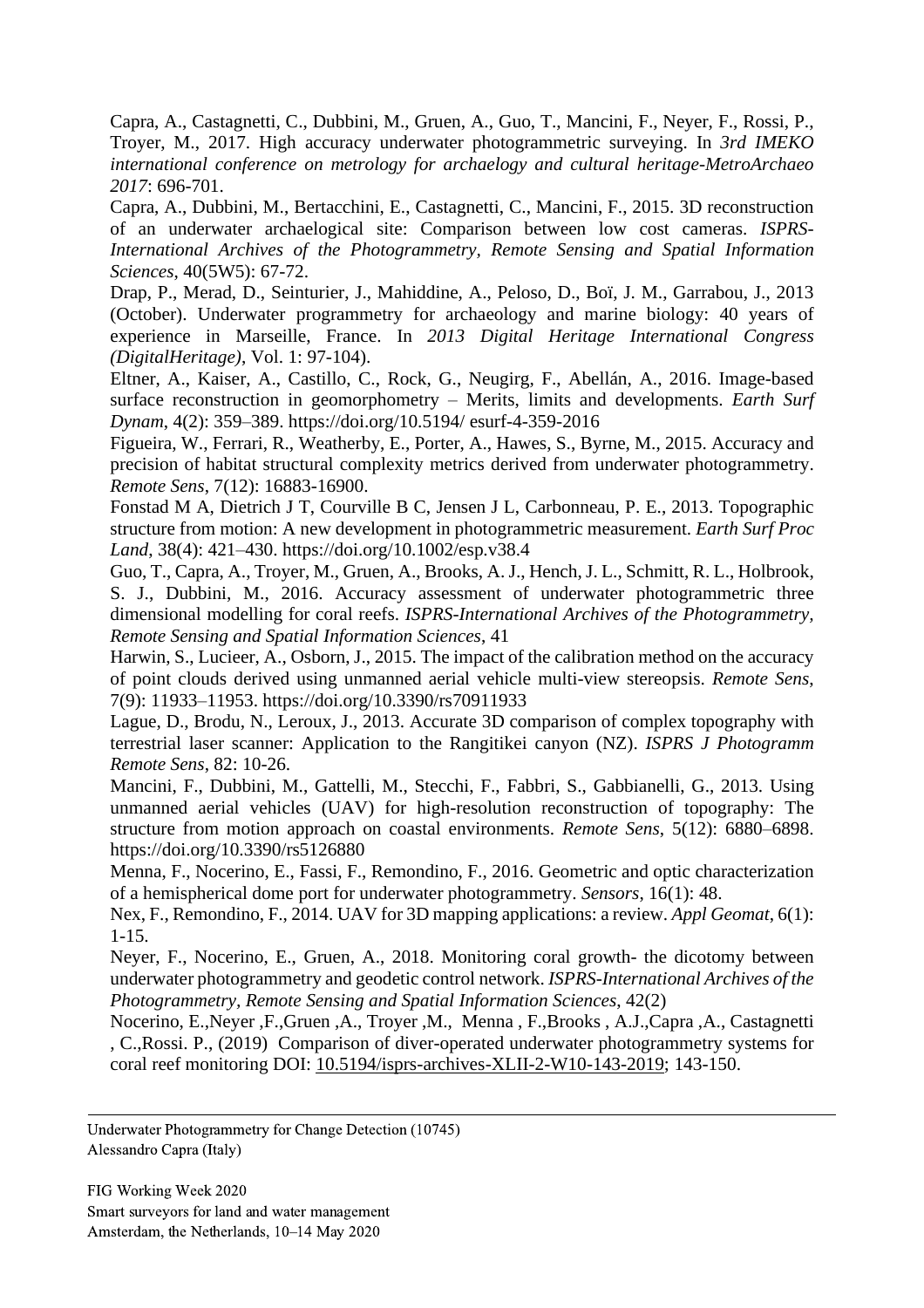Rossi, P., Mancini, F., Dubbini, M., Mazzone, F., Capra, A., 2017. Combining nadir and oblique UAV imagery to reconstruct quarry topography: Methodology and feasibility analysis. *Eur J Remote Sens*, 50(1): 211-22

Rossi ,P, Castagnetti, C., Capra , A., Brooks, A.J., Mancini , F., 2019. Detecting changes coral reef 3D structure using underwater photogrammetry: critical issues and performance metrics. Applied Geomatics (2019) https://doi.org/10.1007/s12518-019-00263-w

Rupnik, E., Nex, F., Remondino, F., 2014. Oblique multi-camera systems–orientation and dense matching issues. *ISPRS-International Archives of the Photogrammetry, Remote Sensing and Spatial Information Sciences*, 40(3): 107. https://doi.org/10.5194/isprsarchives-XL-3-W1- 107-2014

Sarakinou, I., Papadimitriou, K., Georgoula, O., Patias, P., 2016. Underwater 3D modeling: image enhancement and point cloud filtering. *ISPRS-International Archives of the Photogrammetry, Remote Sensing and Spatial Information Sciences*, 41.

Skarlatos, D., Agrafiotis, P., Menna, F., Nocerino, E., Remondino, F., 2017. Ground control networks for underwater photogrammetry in archaeological excavations. *Proceedings of the 3rd IMEKO International Conference on Metrology for Archaeology and Cultural Heritage*, MetroArcheo 2017 October 23-25, 2017, Lecce, Italy

Shortis, M. Calibration techniques for accurate measurements by underwater camera systems. Sensors 2015, 15, 30810–30826.

Shortis M. (2019) Camera Calibration Techniques for Accurate Measurement Underwater. In: McCarthy J., Benjamin J., Winton T., van Duivenvoorde W. (eds) 3D Recording and

Interpretation for Maritime Archaeology. Coastal Research Library, vol 31. Springer, Cham Toschi, I., Rivola, R., Bertacchini, E., Castagnetti, C., Dubbini, M., Capra, A., 2013. Validation tests of open-source procedures for digital camera calibration and 3D image-based modelling. ISPRS-International Archives of the Photogrammetry. *Remote Sensing and Spatial Information Sciences*, Volume XL-5/W2: 647-652. https://doi.org/10.5194/isprsarchives-XL-5-W2-647- 2013

Trapon, M. L., Pratchett, M. S., Adjeroud, M., Hoey, A. S., Baird, A. H., 2013. Post-settlement growth and mortality rates of juvenile scleractinian corals in Moorea, French Polynesia versus Trunk Reef. Australia. *Mar Ecol Prog Ser*, 488: 157-170.

#### **BIOGRAPHICAL NOTES**

Full Professor of Geomatics at DIEF (Engineering Department "Enzo Ferrari" ) of University of Modena and Reggio Emilia (UNIMORE). Director of DIASS Dept. of Polytechnic of Bari 2003-2005. Director of DIMEC Dept. of UNIMORE from 2010 to 2012. Director of DIEF Dept. of UNIMORE from 2012 to 2018. Author and co-author of 187 scientific publications and he presented memories at national and international symposia. Responsible of research projects at national and international level. Responsible of applied research activities with public and private bodies. Coordinator of Italian geodetic observatory of PNRA ( Italian Research Program on Antarctica) since 1998. Chief Officer of SCAR ( Scientific Committee on Antarctic Research) Geosciences Standing Group from 2004 to 2012. Editor-in-chief of Applied geomatics( bSpringer Editor) since 2009. President of SIFET (Italian Society of Photogrammetry and Surveying) from 2010 to 2014. Member of AIOSS ( Italian Association of Scientific Divers) Scientific Committee since 2019. President of China Project (UNIMORE) since November 2019. Delegate for Internationalization of UNIMORE since November 2019.

Underwater Photogrammetry for Change Detection (10745) Alessandro Capra (Italy)